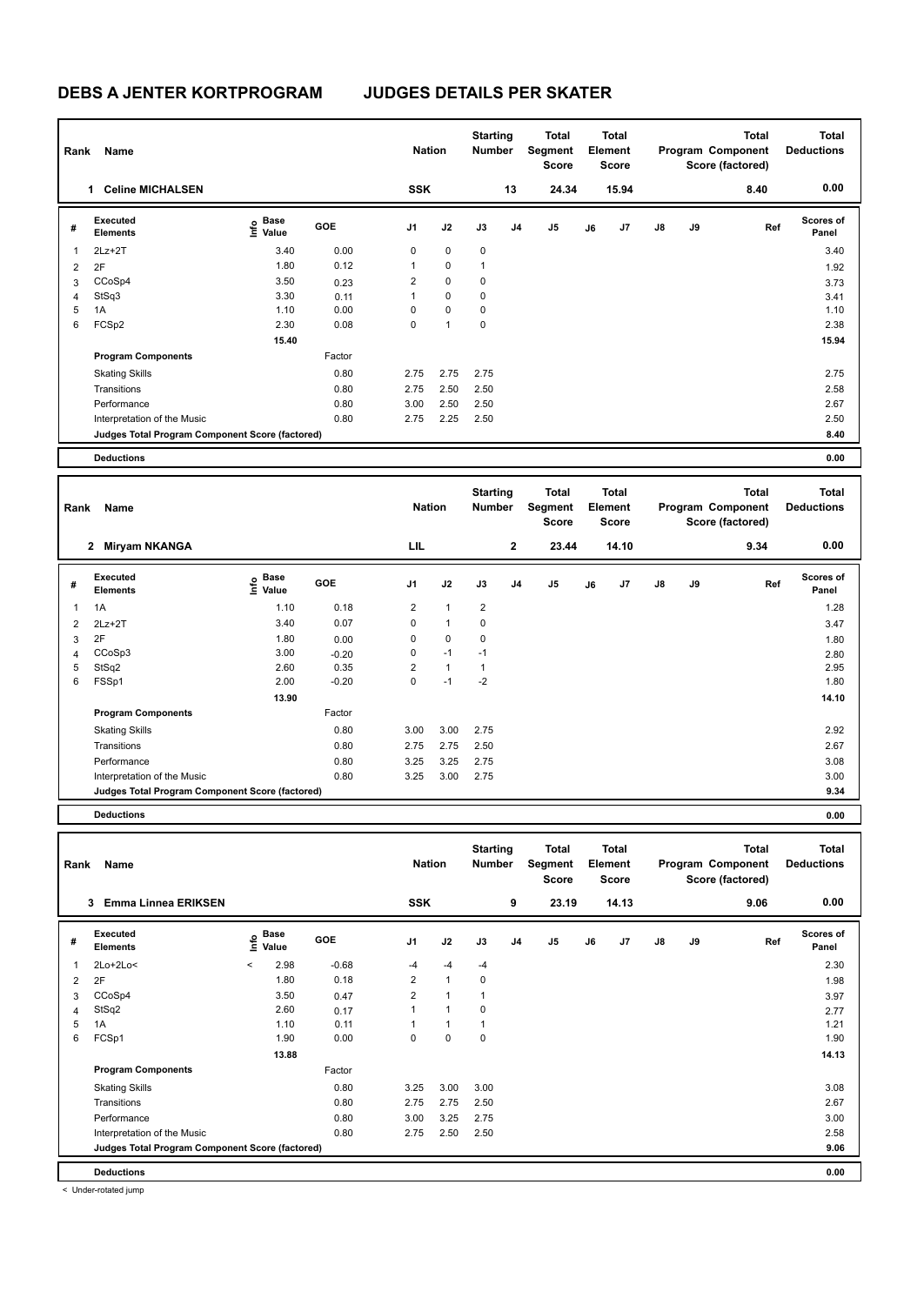| Rank           | Name                                            |      |                      |            | <b>Nation</b>  |              | <b>Starting</b><br><b>Number</b> |                | <b>Total</b><br>Segment<br><b>Score</b> |    | Total<br>Element<br><b>Score</b> |               |    | <b>Total</b><br>Program Component<br>Score (factored) | <b>Total</b><br><b>Deductions</b> |
|----------------|-------------------------------------------------|------|----------------------|------------|----------------|--------------|----------------------------------|----------------|-----------------------------------------|----|----------------------------------|---------------|----|-------------------------------------------------------|-----------------------------------|
|                | 4 Arina JAROS                                   |      |                      |            | <b>OSK</b>     |              |                                  | 6              | 23.08                                   |    | 14.28                            |               |    | 8.80                                                  | 0.00                              |
| #              | Executed<br><b>Elements</b>                     | lnfo | <b>Base</b><br>Value | <b>GOE</b> | J <sub>1</sub> | J2           | J3                               | J <sub>4</sub> | J5                                      | J6 | J7                               | $\mathsf{J}8$ | J9 | Ref                                                   | <b>Scores of</b><br>Panel         |
| 1              | 2Lze+2T                                         | e    | 2.88                 | $-0.47$    | $-2$           | $-3$         | $-4$                             |                |                                         |    |                                  |               |    |                                                       | 2.41                              |
| $\overline{2}$ | 2F                                              |      | 1.80                 | $-0.12$    | $-1$           | $\mathbf 0$  | $-1$                             |                |                                         |    |                                  |               |    |                                                       | 1.68                              |
| 3              | CCoSp4                                          |      | 3.50                 | 0.35       | 1              | $\mathbf{1}$ | $\overline{1}$                   |                |                                         |    |                                  |               |    |                                                       | 3.85                              |
| 4              | 1A                                              |      | 1.10                 | 0.00       | 0              | 0            | 0                                |                |                                         |    |                                  |               |    |                                                       | 1.10                              |
| 5              | StSq2                                           |      | 2.60                 | 0.26       | 1              | $\mathbf{1}$ | 1                                |                |                                         |    |                                  |               |    |                                                       | 2.86                              |
| 6              | FCSp2                                           |      | 2.30                 | 0.08       | 0              | 1            | $\mathbf 0$                      |                |                                         |    |                                  |               |    |                                                       | 2.38                              |
|                |                                                 |      | 14.18                |            |                |              |                                  |                |                                         |    |                                  |               |    |                                                       | 14.28                             |
|                | <b>Program Components</b>                       |      |                      | Factor     |                |              |                                  |                |                                         |    |                                  |               |    |                                                       |                                   |
|                | <b>Skating Skills</b>                           |      |                      | 0.80       | 2.75           | 3.00         | 3.00                             |                |                                         |    |                                  |               |    |                                                       | 2.92                              |
|                | Transitions                                     |      |                      | 0.80       | 2.50           | 2.50         | 2.75                             |                |                                         |    |                                  |               |    |                                                       | 2.58                              |
|                | Performance                                     |      |                      | 0.80       | 2.75           | 2.75         | 3.00                             |                |                                         |    |                                  |               |    |                                                       | 2.83                              |
|                | Interpretation of the Music                     |      |                      | 0.80       | 2.50           | 2.50         | 3.00                             |                |                                         |    |                                  |               |    |                                                       | 2.67                              |
|                | Judges Total Program Component Score (factored) |      |                      |            |                |              |                                  |                |                                         |    |                                  |               |    |                                                       | 8.80                              |
|                | <b>Deductions</b>                               |      |                      |            |                |              |                                  |                |                                         |    |                                  |               |    |                                                       | 0.00                              |

e Wrong edge

| Rank | Name                                            |         |                                  |            | <b>Nation</b>  |              | <b>Starting</b><br><b>Number</b> |    | Total<br>Segment<br><b>Score</b> |    | <b>Total</b><br>Element<br><b>Score</b> |    |    | <b>Total</b><br>Program Component<br>Score (factored) | <b>Total</b><br><b>Deductions</b> |
|------|-------------------------------------------------|---------|----------------------------------|------------|----------------|--------------|----------------------------------|----|----------------------------------|----|-----------------------------------------|----|----|-------------------------------------------------------|-----------------------------------|
|      | Ingeborg Cecilie Slørdahl TELLEFSEN<br>5        |         |                                  |            | <b>OSK</b>     |              |                                  | 17 | 22.31                            |    | 12.77                                   |    |    | 9.54                                                  | 0.00                              |
| #    | Executed<br><b>Elements</b>                     |         | <b>Base</b><br>e Base<br>⊆ Value | <b>GOE</b> | J <sub>1</sub> | J2           | J3                               | J4 | J <sub>5</sub>                   | J6 | J <sub>7</sub>                          | J8 | J9 | Ref                                                   | <b>Scores of</b><br>Panel         |
| 1    | 2Lo<+2Lo<                                       | $\prec$ | 2.56                             | $-0.47$    | $-4$           | $-4$         | $-3$                             |    |                                  |    |                                         |    |    |                                                       | 2.09                              |
| 2    | 2F<                                             | $\prec$ | 1.35                             | $-0.36$    | $-3$           | $-3$         | $-2$                             |    |                                  |    |                                         |    |    |                                                       | 0.99                              |
| 3    | FCSp2                                           |         | 2.30                             | 0.08       | 1              | $\mathbf 0$  | $\mathbf 0$                      |    |                                  |    |                                         |    |    |                                                       | 2.38                              |
| 4    | 1A                                              |         | 1.10                             | 0.04       | 1              | $\mathbf 0$  | 0                                |    |                                  |    |                                         |    |    |                                                       | 1.14                              |
| 5    | CCoSp3                                          |         | 3.00                             | 0.40       | $\overline{2}$ | $\mathbf{1}$ | $\mathbf{1}$                     |    |                                  |    |                                         |    |    |                                                       | 3.40                              |
| 6    | StSq2                                           |         | 2.60                             | 0.17       | $\overline{2}$ | $\mathbf 0$  | $\mathbf 0$                      |    |                                  |    |                                         |    |    |                                                       | 2.77                              |
|      |                                                 |         | 12.91                            |            |                |              |                                  |    |                                  |    |                                         |    |    |                                                       | 12.77                             |
|      | <b>Program Components</b>                       |         |                                  | Factor     |                |              |                                  |    |                                  |    |                                         |    |    |                                                       |                                   |
|      | <b>Skating Skills</b>                           |         |                                  | 0.80       | 3.00           | 3.00         | 3.00                             |    |                                  |    |                                         |    |    |                                                       | 3.00                              |
|      | Transitions                                     |         |                                  | 0.80       | 3.00           | 2.75         | 3.00                             |    |                                  |    |                                         |    |    |                                                       | 2.92                              |
|      | Performance                                     |         |                                  | 0.80       | 3.25           | 3.00         | 2.75                             |    |                                  |    |                                         |    |    |                                                       | 3.00                              |
|      | Interpretation of the Music                     |         |                                  | 0.80       | 3.25           | 3.00         | 2.75                             |    |                                  |    |                                         |    |    |                                                       | 3.00                              |
|      | Judges Total Program Component Score (factored) |         |                                  |            |                |              |                                  |    |                                  |    |                                         |    |    |                                                       | 9.54                              |
|      | <b>Deductions</b>                               |         |                                  |            |                |              |                                  |    |                                  |    |                                         |    |    |                                                       | 0.00                              |

< Under-rotated jump

| Rank | Name                                            |                             |            | <b>Nation</b>  |              | <b>Starting</b><br><b>Number</b> |                | Total<br>Segment<br><b>Score</b> |    | <b>Total</b><br>Element<br><b>Score</b> |               |    | <b>Total</b><br>Program Component<br>Score (factored) | <b>Total</b><br><b>Deductions</b> |
|------|-------------------------------------------------|-----------------------------|------------|----------------|--------------|----------------------------------|----------------|----------------------------------|----|-----------------------------------------|---------------|----|-------------------------------------------------------|-----------------------------------|
|      | Anna UTSKOT VAKSDAL<br>6                        |                             |            | <b>BKK</b>     |              |                                  | 14             | 22.28                            |    | 12.92                                   |               |    | 9.36                                                  | 0.00                              |
| #    | Executed<br><b>Elements</b>                     | Base<br>$\frac{6}{5}$ Value | <b>GOE</b> | J <sub>1</sub> | J2           | J3                               | J <sub>4</sub> | J <sub>5</sub>                   | J6 | J7                                      | $\mathsf{J}8$ | J9 | Ref                                                   | <b>Scores of</b><br>Panel         |
| 1    | 2F                                              | 1.80                        | $-0.24$    | $-1$           | $-2$         | $-1$                             |                |                                  |    |                                         |               |    |                                                       | 1.56                              |
| 2    | $2Lz+2T$                                        | 3.40                        | $-0.56$    | $-2$           | $-3$         | $-3$                             |                |                                  |    |                                         |               |    |                                                       | 2.84                              |
| 3    | CCoSp3V                                         | 2.25                        | $-0.08$    | 0              | $\mathbf 0$  | $-1$                             |                |                                  |    |                                         |               |    |                                                       | 2.17                              |
| 4    | 1A                                              | 1.10                        | 0.00       | 0              | $\mathbf 0$  | 0                                |                |                                  |    |                                         |               |    |                                                       | 1.10                              |
| 5    | StSq2                                           | 2.60                        | 0.35       | $\overline{2}$ | $\mathbf{1}$ |                                  |                |                                  |    |                                         |               |    |                                                       | 2.95                              |
| 6    | FSSp2                                           | 2.30                        | 0.00       | 0              | 0            | 0                                |                |                                  |    |                                         |               |    |                                                       | 2.30                              |
|      |                                                 | 13.45                       |            |                |              |                                  |                |                                  |    |                                         |               |    |                                                       | 12.92                             |
|      | <b>Program Components</b>                       |                             | Factor     |                |              |                                  |                |                                  |    |                                         |               |    |                                                       |                                   |
|      | <b>Skating Skills</b>                           |                             | 0.80       | 3.25           | 2.50         | 3.00                             |                |                                  |    |                                         |               |    |                                                       | 2.92                              |
|      | Transitions                                     |                             | 0.80       | 2.75           | 2.50         | 2.75                             |                |                                  |    |                                         |               |    |                                                       | 2.67                              |
|      | Performance                                     |                             | 0.80       | 3.25           | 3.25         | 3.00                             |                |                                  |    |                                         |               |    |                                                       | 3.17                              |
|      | Interpretation of the Music                     |                             | 0.80       | 3.00           | 2.75         | 3.00                             |                |                                  |    |                                         |               |    |                                                       | 2.92                              |
|      | Judges Total Program Component Score (factored) |                             |            |                |              |                                  |                |                                  |    |                                         |               |    |                                                       | 9.36                              |
|      | <b>Deductions</b>                               |                             |            |                |              |                                  |                |                                  |    |                                         |               |    |                                                       | 0.00                              |

! Not clear edge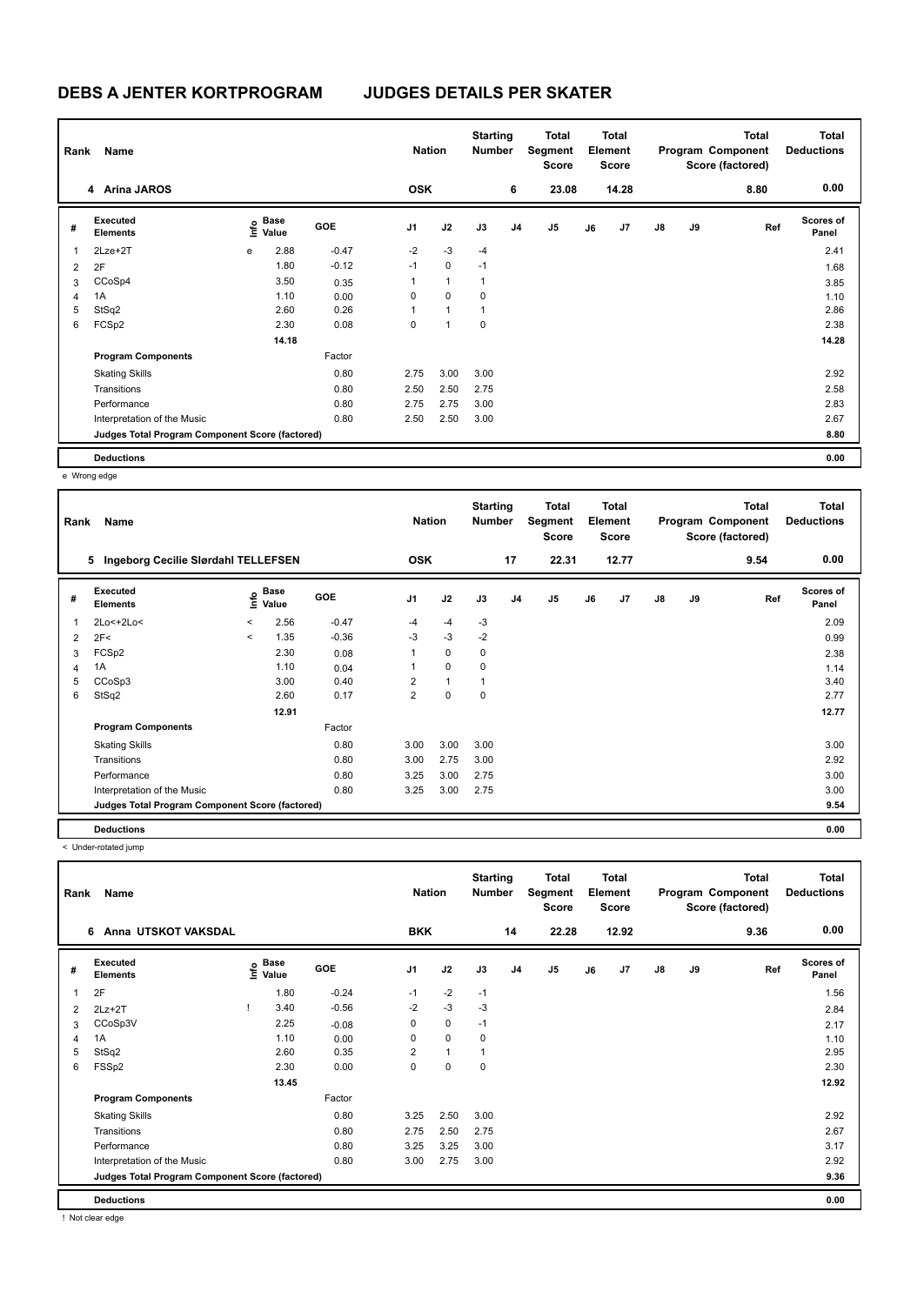| Rank           | Name                                            |                                  |            | <b>Nation</b> |                         | <b>Starting</b><br>Number |    | Total<br>Segment<br><b>Score</b> |    | Total<br>Element<br><b>Score</b> |               |    | <b>Total</b><br>Program Component<br>Score (factored) | <b>Total</b><br><b>Deductions</b> |
|----------------|-------------------------------------------------|----------------------------------|------------|---------------|-------------------------|---------------------------|----|----------------------------------|----|----------------------------------|---------------|----|-------------------------------------------------------|-----------------------------------|
|                | <b>Kristine SAND GIMMING</b><br>7               |                                  |            | AKK           |                         |                           | 7  | 21.96                            |    | 13.22                            |               |    | 8.74                                                  | 0.00                              |
| #              | Executed<br><b>Elements</b>                     | <b>Base</b><br>e Base<br>⊆ Value | <b>GOE</b> | J1            | J2                      | J3                        | J4 | J5                               | J6 | J <sub>7</sub>                   | $\mathsf{J}8$ | J9 | Ref                                                   | <b>Scores of</b><br>Panel         |
| 1              | $2F+2T$                                         | 3.10                             | 0.12       | 0             | $\mathbf{1}$            | $\mathbf{1}$              |    |                                  |    |                                  |               |    |                                                       | 3.22                              |
| 2              | 2Lo                                             | 1.70                             | 0.00       | 0             | $\mathbf 0$             | 0                         |    |                                  |    |                                  |               |    |                                                       | 1.70                              |
| 3              | FCSp2                                           | 2.30                             | 0.15       | 1             | $\mathbf{1}$            | 0                         |    |                                  |    |                                  |               |    |                                                       | 2.45                              |
| $\overline{4}$ | StSqB                                           | 1.50                             | 0.00       | 0             | $\mathbf 0$             | 0                         |    |                                  |    |                                  |               |    |                                                       | 1.50                              |
| 5              | 1A                                              | 1.10                             | 0.15       |               | $\overline{\mathbf{c}}$ | 1                         |    |                                  |    |                                  |               |    |                                                       | 1.25                              |
| 6              | CCoSp3                                          | 3.00                             | 0.10       | 1             | 0                       | 0                         |    |                                  |    |                                  |               |    |                                                       | 3.10                              |
|                |                                                 | 12.70                            |            |               |                         |                           |    |                                  |    |                                  |               |    |                                                       | 13.22                             |
|                | <b>Program Components</b>                       |                                  | Factor     |               |                         |                           |    |                                  |    |                                  |               |    |                                                       |                                   |
|                | <b>Skating Skills</b>                           |                                  | 0.80       | 3.00          | 3.00                    | 3.00                      |    |                                  |    |                                  |               |    |                                                       | 3.00                              |
|                | Transitions                                     |                                  | 0.80       | 2.50          | 2.50                    | 3.00                      |    |                                  |    |                                  |               |    |                                                       | 2.67                              |
|                | Performance                                     |                                  | 0.80       | 2.50          | 2.75                    | 3.00                      |    |                                  |    |                                  |               |    |                                                       | 2.75                              |
|                | Interpretation of the Music                     |                                  | 0.80       | 2.25          | 2.25                    | 3.00                      |    |                                  |    |                                  |               |    |                                                       | 2.50                              |
|                | Judges Total Program Component Score (factored) |                                  |            |               |                         |                           |    |                                  |    |                                  |               |    |                                                       | 8.74                              |
|                | <b>Deductions</b>                               |                                  |            |               |                         |                           |    |                                  |    |                                  |               |    |                                                       | 0.00                              |

| Rank           | Name                                            |                           |         | <b>Nation</b>  |             | <b>Starting</b><br><b>Number</b> |                | Total<br>Segment<br>Score |    | Total<br>Element<br><b>Score</b> |               |    | <b>Total</b><br>Program Component<br>Score (factored) | <b>Total</b><br><b>Deductions</b> |
|----------------|-------------------------------------------------|---------------------------|---------|----------------|-------------|----------------------------------|----------------|---------------------------|----|----------------------------------|---------------|----|-------------------------------------------------------|-----------------------------------|
|                | <b>Live TOFTE</b><br>8                          |                           |         | <b>AKK</b>     |             |                                  | 15             | 20.71                     |    | 12.63                            |               |    | 8.08                                                  | 0.00                              |
| #              | Executed<br><b>Elements</b>                     | Base<br>e Base<br>⊆ Value | GOE     | J <sub>1</sub> | J2          | J3                               | J <sub>4</sub> | J <sub>5</sub>            | J6 | J <sub>7</sub>                   | $\mathsf{J}8$ | J9 | Ref                                                   | <b>Scores of</b><br>Panel         |
|                | $2Lz+2T$                                        | 3.40                      | $-0.21$ | 0              | $-1$        | $-2$                             |                |                           |    |                                  |               |    |                                                       | 3.19                              |
| $\overline{2}$ | 2Lo                                             | 1.70                      | 0.06    | 1              | $\pmb{0}$   | 0                                |                |                           |    |                                  |               |    |                                                       | 1.76                              |
| 3              | FSSp1                                           | 2.00                      | $-0.07$ | 0              | $\pmb{0}$   | $-1$                             |                |                           |    |                                  |               |    |                                                       | 1.93                              |
| $\overline{4}$ | StSqB                                           | 1.50                      | $-0.05$ | 0              | $\mathbf 0$ | $-1$                             |                |                           |    |                                  |               |    |                                                       | 1.45                              |
| 5              | 1A                                              | 1.10                      | 0.00    | 0              | $\mathbf 0$ | $\mathbf 0$                      |                |                           |    |                                  |               |    |                                                       | 1.10                              |
| 6              | CCoSp3                                          | 3.00                      | 0.20    | $\overline{2}$ | $\pmb{0}$   | 0                                |                |                           |    |                                  |               |    |                                                       | 3.20                              |
|                |                                                 | 12.70                     |         |                |             |                                  |                |                           |    |                                  |               |    |                                                       | 12.63                             |
|                | <b>Program Components</b>                       |                           | Factor  |                |             |                                  |                |                           |    |                                  |               |    |                                                       |                                   |
|                | <b>Skating Skills</b>                           |                           | 0.80    | 2.75           | 2.50        | 2.50                             |                |                           |    |                                  |               |    |                                                       | 2.58                              |
|                | Transitions                                     |                           | 0.80    | 2.50           | 2.25        | 2.50                             |                |                           |    |                                  |               |    |                                                       | 2.42                              |
|                | Performance                                     |                           | 0.80    | 3.00           | 2.25        | 2.75                             |                |                           |    |                                  |               |    |                                                       | 2.67                              |
|                | Interpretation of the Music                     |                           | 0.80    | 2.50           | 2.50        | 2.25                             |                |                           |    |                                  |               |    |                                                       | 2.42                              |
|                | Judges Total Program Component Score (factored) |                           |         |                |             |                                  |                |                           |    |                                  |               |    |                                                       | 8.08                              |
|                |                                                 |                           |         |                |             |                                  |                |                           |    |                                  |               |    |                                                       |                                   |

| D.OO<br>. |
|-----------|
|           |

| Rank | Name                                            |                           |            | <b>Nation</b>  |             | <b>Starting</b><br><b>Number</b> |                | Total<br>Segment<br><b>Score</b> |    | <b>Total</b><br>Element<br>Score |               |    | <b>Total</b><br>Program Component<br>Score (factored) | <b>Total</b><br><b>Deductions</b> |
|------|-------------------------------------------------|---------------------------|------------|----------------|-------------|----------------------------------|----------------|----------------------------------|----|----------------------------------|---------------|----|-------------------------------------------------------|-----------------------------------|
|      | <b>Iris RADDUM</b><br>9                         |                           |            | <b>BKK</b>     |             |                                  | 1              | 20.65                            |    | 12.95                            |               |    | 8.20                                                  | 0.50                              |
| #    | Executed<br><b>Elements</b>                     | Base<br>e Base<br>⊆ Value | <b>GOE</b> | J <sub>1</sub> | J2          | J3                               | J <sub>4</sub> | J <sub>5</sub>                   | J6 | J7                               | $\mathsf{J}8$ | J9 | Ref                                                   | Scores of<br>Panel                |
| 1    | $2Lz+2T$                                        | 3.40                      | 0.00       | 0              | $\mathbf 0$ | 0                                |                |                                  |    |                                  |               |    |                                                       | 3.40                              |
| 2    | 2F                                              | 1.80                      | $-0.90$    | $-5$           | $-5$        | $-5$                             |                |                                  |    |                                  |               |    |                                                       | 0.90                              |
| 3    | CCoSp4                                          | 3.50                      | 0.00       | 0              | $\mathbf 0$ | 0                                |                |                                  |    |                                  |               |    |                                                       | 3.50                              |
| 4    | StSq1                                           | 1.80                      | 0.06       |                | $\mathbf 0$ | 0                                |                |                                  |    |                                  |               |    |                                                       | 1.86                              |
| 5    | 1A                                              | 1.10                      | 0.04       | 0              | $\mathbf 0$ | 1                                |                |                                  |    |                                  |               |    |                                                       | 1.14                              |
| 6    | FSSp2                                           | 2.30                      | $-0.15$    | 0              | $-1$        | $-1$                             |                |                                  |    |                                  |               |    |                                                       | 2.15                              |
|      |                                                 | 13.90                     |            |                |             |                                  |                |                                  |    |                                  |               |    |                                                       | 12.95                             |
|      | <b>Program Components</b>                       |                           | Factor     |                |             |                                  |                |                                  |    |                                  |               |    |                                                       |                                   |
|      | <b>Skating Skills</b>                           |                           | 0.80       | 3.00           | 2.75        | 3.00                             |                |                                  |    |                                  |               |    |                                                       | 2.92                              |
|      | Transitions                                     |                           | 0.80       | 2.50           | 2.50        | 2.50                             |                |                                  |    |                                  |               |    |                                                       | 2.50                              |
|      | Performance                                     |                           | 0.80       | 2.75           | 2.50        | 2.25                             |                |                                  |    |                                  |               |    |                                                       | 2.50                              |
|      | Interpretation of the Music                     |                           | 0.80       | 2.25           | 2.25        | 2.50                             |                |                                  |    |                                  |               |    |                                                       | 2.33                              |
|      | Judges Total Program Component Score (factored) |                           |            |                |             |                                  |                |                                  |    |                                  |               |    |                                                       | 8.20                              |
|      | <b>Deductions</b>                               | Falls:                    | $-0.50$    |                |             |                                  |                |                                  |    |                                  |               |    |                                                       | $-0.50$                           |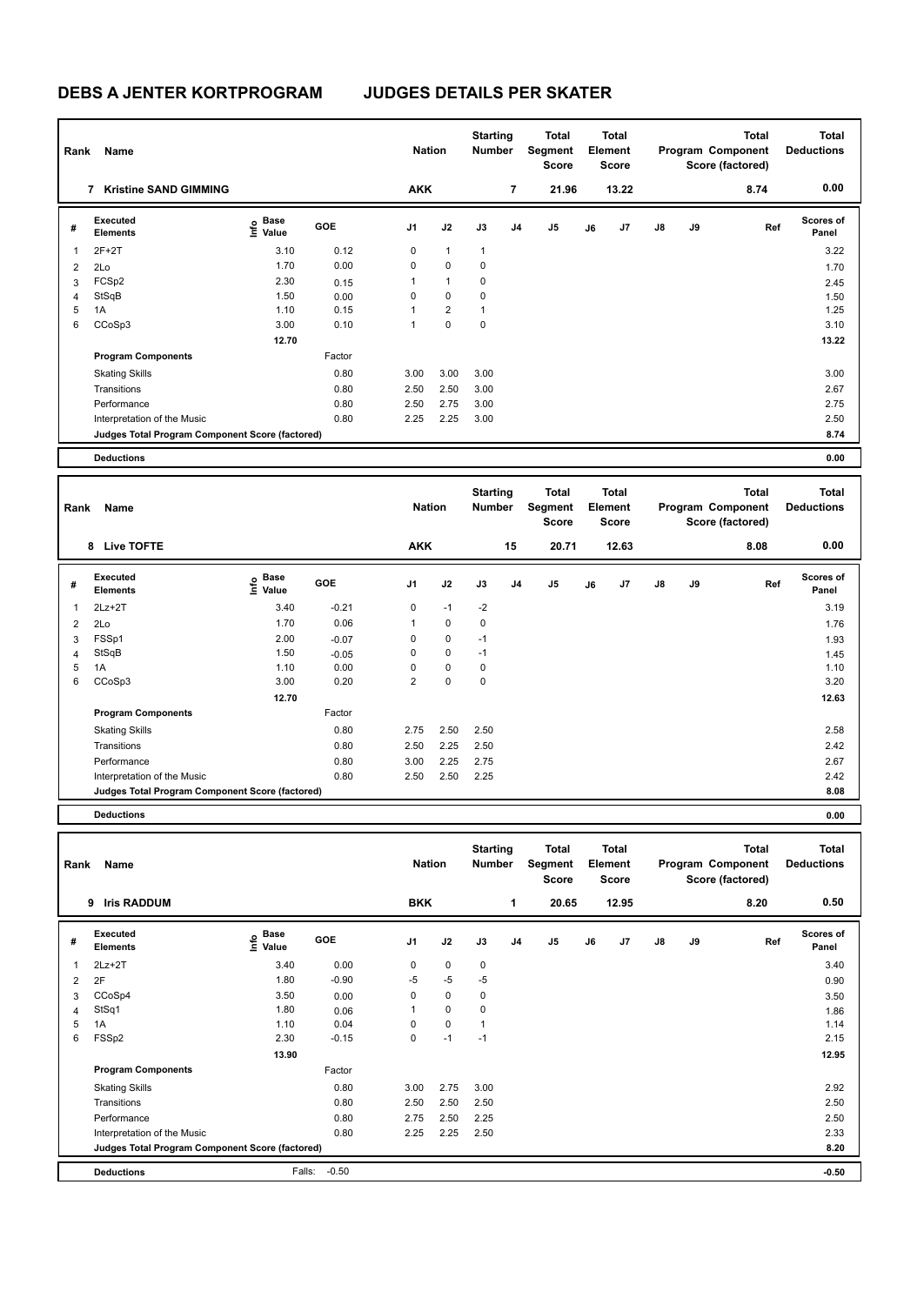| Rank           | Name                                            |                                  |         | <b>Nation</b> |              | <b>Starting</b><br><b>Number</b> |                | <b>Total</b><br>Segment<br><b>Score</b> |    | Total<br>Element<br><b>Score</b> |               |    | <b>Total</b><br>Program Component<br>Score (factored) | <b>Total</b><br><b>Deductions</b> |
|----------------|-------------------------------------------------|----------------------------------|---------|---------------|--------------|----------------------------------|----------------|-----------------------------------------|----|----------------------------------|---------------|----|-------------------------------------------------------|-----------------------------------|
| 10             | Elisabeth DERÅS-DE JONG                         |                                  |         | <b>FKK</b>    |              |                                  | 5              | 20.03                                   |    | 12.31                            |               |    | 7.72                                                  | 0.00                              |
| #              | Executed<br><b>Elements</b>                     | <b>Base</b><br>e Base<br>⊆ Value | GOE     | J1            | J2           | J3                               | J <sub>4</sub> | J5                                      | J6 | J7                               | $\mathsf{J}8$ | J9 | Ref                                                   | <b>Scores of</b><br>Panel         |
| 1              | $2S+2T$                                         | 2.60                             | $-0.26$ | $-2$          | $-2$         | $-2$                             |                |                                         |    |                                  |               |    |                                                       | 2.34                              |
| 2              | 2Lo                                             | 1.70                             | $-0.06$ | 0             | 0            | $-1$                             |                |                                         |    |                                  |               |    |                                                       | 1.64                              |
| 3              | CCoSp3                                          | 3.00                             | $-0.40$ | $-1$          | $-1$         | $-2$                             |                |                                         |    |                                  |               |    |                                                       | 2.60                              |
| $\overline{4}$ | 1A                                              | 1.10                             | 0.07    | 0             | $\mathbf{1}$ | 1                                |                |                                         |    |                                  |               |    |                                                       | 1.17                              |
| 5              | StSq1                                           | 1.80                             | $-0.24$ | $-2$          | $-1$         | $-1$                             |                |                                         |    |                                  |               |    |                                                       | 1.56                              |
| 6              | FSSp4                                           | 3.00                             | 0.00    | 0             | $\mathbf 0$  | 0                                |                |                                         |    |                                  |               |    |                                                       | 3.00                              |
|                |                                                 | 13.20                            |         |               |              |                                  |                |                                         |    |                                  |               |    |                                                       | 12.31                             |
|                | <b>Program Components</b>                       |                                  | Factor  |               |              |                                  |                |                                         |    |                                  |               |    |                                                       |                                   |
|                | <b>Skating Skills</b>                           |                                  | 0.80    | 2.50          | 2.50         | 2.75                             |                |                                         |    |                                  |               |    |                                                       | 2.58                              |
|                | Transitions                                     |                                  | 0.80    | 2.25          | 2.25         | 2.50                             |                |                                         |    |                                  |               |    |                                                       | 2.33                              |
|                | Performance                                     |                                  | 0.80    | 2.25          | 2.50         | 2.50                             |                |                                         |    |                                  |               |    |                                                       | 2.42                              |
|                | Interpretation of the Music                     |                                  | 0.80    | 2.25          | 2.50         | 2.25                             |                |                                         |    |                                  |               |    |                                                       | 2.33                              |
|                | Judges Total Program Component Score (factored) |                                  |         |               |              |                                  |                |                                         |    |                                  |               |    |                                                       | 7.72                              |
|                | <b>Deductions</b>                               |                                  |         |               |              |                                  |                |                                         |    |                                  |               |    |                                                       | 0.00                              |

| Rank           | Name                                            |         |                                  |            | <b>Nation</b>  |              | <b>Starting</b><br><b>Number</b> |                | <b>Total</b><br>Segment<br><b>Score</b> |    | <b>Total</b><br>Element<br><b>Score</b> |               |    | <b>Total</b><br>Program Component<br>Score (factored) | <b>Total</b><br><b>Deductions</b> |
|----------------|-------------------------------------------------|---------|----------------------------------|------------|----------------|--------------|----------------------------------|----------------|-----------------------------------------|----|-----------------------------------------|---------------|----|-------------------------------------------------------|-----------------------------------|
|                | <b>Christina JENSEN</b><br>11                   |         |                                  |            | <b>SKK</b>     |              |                                  | 10             | 19.73                                   |    | 11.45                                   |               |    | 8.78                                                  | 0.50                              |
| #              | Executed<br><b>Elements</b>                     |         | <b>Base</b><br>e Base<br>⊆ Value | <b>GOE</b> | J <sub>1</sub> | J2           | J3                               | J <sub>4</sub> | J <sub>5</sub>                          | J6 | J7                                      | $\mathsf{J}8$ | J9 | Ref                                                   | Scores of<br>Panel                |
| 1              | 1A                                              |         | 1.10                             | 0.18       | 3              | $\mathbf{1}$ | $\mathbf{1}$                     |                |                                         |    |                                         |               |    |                                                       | 1.28                              |
| 2              | $2Lz+2Lo*$                                      |         | 2.10                             | $-0.63$    | $-3$           | $-3$         | $-3$                             |                |                                         |    |                                         |               |    |                                                       | 1.47                              |
| 3              | FSSp2                                           |         | 2.30                             | $-0.15$    | 0              | $-1$         | $-1$                             |                |                                         |    |                                         |               |    |                                                       | 2.15                              |
| $\overline{4}$ | 3S<+COMBO                                       | $\prec$ | 3.23                             | $-1.62$    | $-5$           | $-5$         | $-5$                             |                |                                         |    |                                         |               |    |                                                       | 1.61                              |
| 5              | CCoSp3                                          |         | 3.00                             | 0.20       | $\overline{2}$ | $\mathbf 0$  | $\mathbf 0$                      |                |                                         |    |                                         |               |    |                                                       | 3.20                              |
| 6              | StSq1                                           |         | 1.80                             | $-0.06$    | $\mathbf 0$    | $\mathbf 0$  | $-1$                             |                |                                         |    |                                         |               |    |                                                       | 1.74                              |
|                |                                                 |         | 13.53                            |            |                |              |                                  |                |                                         |    |                                         |               |    |                                                       | 11.45                             |
|                | <b>Program Components</b>                       |         |                                  | Factor     |                |              |                                  |                |                                         |    |                                         |               |    |                                                       |                                   |
|                | <b>Skating Skills</b>                           |         |                                  | 0.80       | 3.00           | 2.75         | 2.75                             |                |                                         |    |                                         |               |    |                                                       | 2.83                              |
|                | Transitions                                     |         |                                  | 0.80       | 2.75           | 2.50         | 2.50                             |                |                                         |    |                                         |               |    |                                                       | 2.58                              |
|                | Performance                                     |         |                                  | 0.80       | 3.00           | 2.75         | 2.50                             |                |                                         |    |                                         |               |    |                                                       | 2.75                              |
|                | Interpretation of the Music                     |         |                                  | 0.80       | 3.25           | 2.75         | 2.50                             |                |                                         |    |                                         |               |    |                                                       | 2.83                              |
|                | Judges Total Program Component Score (factored) |         |                                  |            |                |              |                                  |                |                                         |    |                                         |               |    |                                                       | 8.78                              |
|                | <b>Deductions</b>                               |         | Falls:                           | $-0.50$    |                |              |                                  |                |                                         |    |                                         |               |    |                                                       | $-0.50$                           |

< Under-rotated jump \* Invalid element

| Rank | Name                                            |                                  |            | <b>Nation</b>  |             | <b>Starting</b><br><b>Number</b> |                | Total<br>Segment<br><b>Score</b> |    | <b>Total</b><br>Element<br><b>Score</b> |               |    | <b>Total</b><br>Program Component<br>Score (factored) | <b>Total</b><br><b>Deductions</b> |
|------|-------------------------------------------------|----------------------------------|------------|----------------|-------------|----------------------------------|----------------|----------------------------------|----|-----------------------------------------|---------------|----|-------------------------------------------------------|-----------------------------------|
|      | <b>Kristina ERIKSEN</b><br>12                   |                                  |            | HIL            |             |                                  | 8              | 18.84                            |    | 10.90                                   |               |    | 7.94                                                  | 0.00                              |
| #    | Executed<br><b>Elements</b>                     | <b>Base</b><br>e Base<br>⊆ Value | <b>GOE</b> | J <sub>1</sub> | J2          | J3                               | J <sub>4</sub> | J <sub>5</sub>                   | J6 | J7                                      | $\mathsf{J}8$ | J9 | Ref                                                   | <b>Scores of</b><br>Panel         |
|      | $2Lz+2T$                                        | 3.40                             | $-0.49$    | $-2$           | $-3$        | $-2$                             |                |                                  |    |                                         |               |    |                                                       | 2.91                              |
| 2    | FCSp1                                           | 1.90                             | $-0.06$    | $-1$           | $\mathbf 0$ | 0                                |                |                                  |    |                                         |               |    |                                                       | 1.84                              |
| 3    | 2F                                              | 1.80                             | $-0.36$    | $-2$           | $-2$        | $-2$                             |                |                                  |    |                                         |               |    |                                                       | 1.44                              |
| 4    | CCoSp2                                          | 2.50                             | 0.00       | 0              | $\mathbf 0$ | 0                                |                |                                  |    |                                         |               |    |                                                       | 2.50                              |
| 5    | StSqB                                           | 1.50                             | $-0.10$    | 0              | $-1$        | $-1$                             |                |                                  |    |                                         |               |    |                                                       | 1.40                              |
| 6    | 1A                                              | 1.10                             | $-0.29$    | -3             | $-3$        | $-2$                             |                |                                  |    |                                         |               |    |                                                       | 0.81                              |
|      |                                                 | 12.20                            |            |                |             |                                  |                |                                  |    |                                         |               |    |                                                       | 10.90                             |
|      | <b>Program Components</b>                       |                                  | Factor     |                |             |                                  |                |                                  |    |                                         |               |    |                                                       |                                   |
|      | <b>Skating Skills</b>                           |                                  | 0.80       | 2.75           | 2.75        | 2.75                             |                |                                  |    |                                         |               |    |                                                       | 2.75                              |
|      | Transitions                                     |                                  | 0.80       | 2.25           | 2.25        | 2.75                             |                |                                  |    |                                         |               |    |                                                       | 2.42                              |
|      | Performance                                     |                                  | 0.80       | 2.25           | 2.50        | 2.50                             |                |                                  |    |                                         |               |    |                                                       | 2.42                              |
|      | Interpretation of the Music                     |                                  | 0.80       | 2.25           | 2.25        | 2.50                             |                |                                  |    |                                         |               |    |                                                       | 2.33                              |
|      | Judges Total Program Component Score (factored) |                                  |            |                |             |                                  |                |                                  |    |                                         |               |    |                                                       | 7.94                              |
|      | <b>Deductions</b>                               |                                  |            |                |             |                                  |                |                                  |    |                                         |               |    |                                                       | 0.00                              |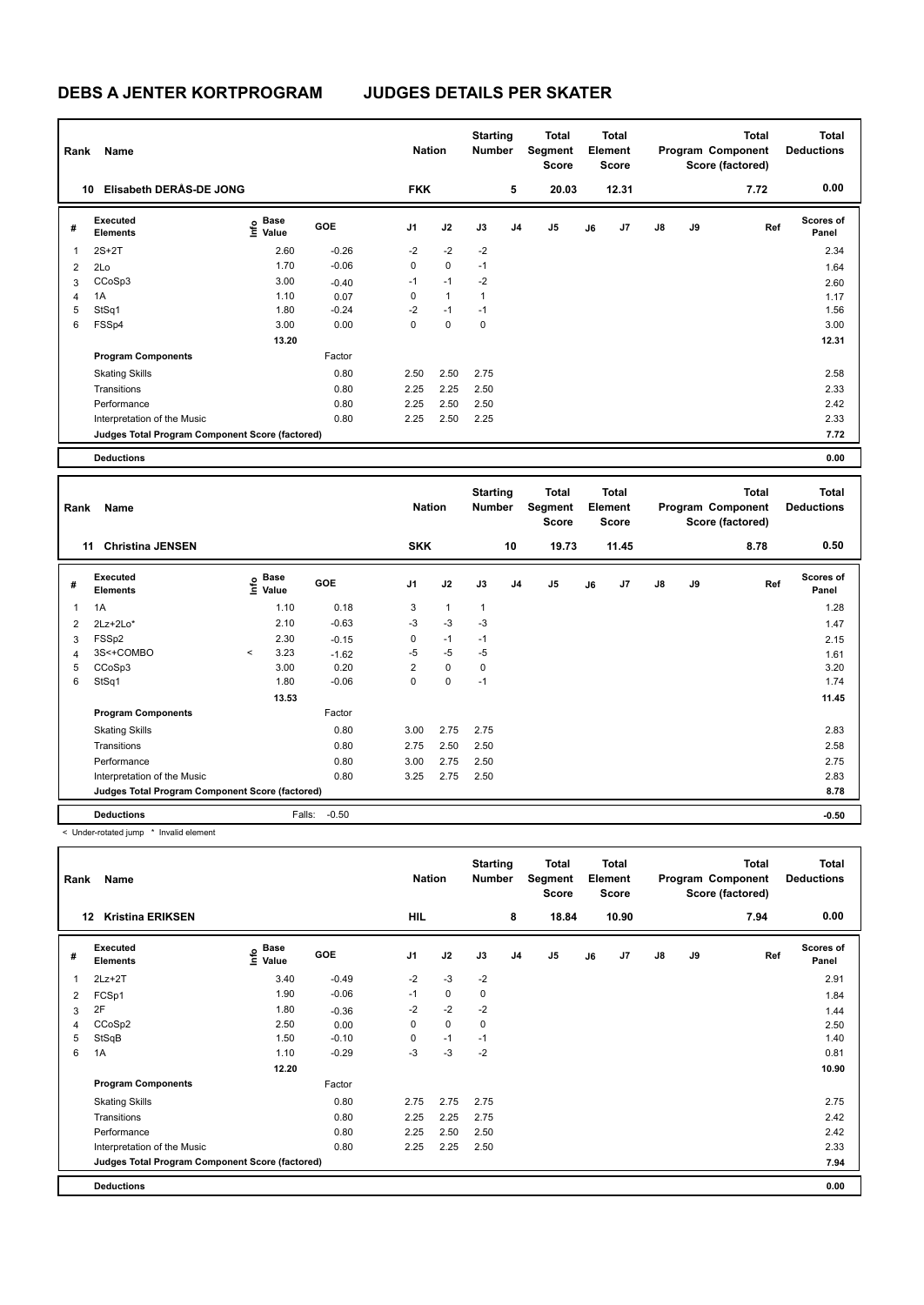| Name<br>Rank |                                                 |       |               |            |                | <b>Nation</b> |      | <b>Starting</b><br><b>Number</b> | <b>Total</b><br>Segment<br><b>Score</b> | Total<br>Element<br>Score |                |               |    | <b>Total</b><br>Program Component<br>Score (factored) | <b>Total</b><br><b>Deductions</b> |
|--------------|-------------------------------------------------|-------|---------------|------------|----------------|---------------|------|----------------------------------|-----------------------------------------|---------------------------|----------------|---------------|----|-------------------------------------------------------|-----------------------------------|
|              | <b>Victoria TVEDT</b><br>13                     |       |               |            | <b>AKK</b>     |               |      | 11                               | 18.33                                   |                           | 10.51          |               |    | 8.32                                                  | 0.50                              |
| #            | Executed<br><b>Elements</b>                     | lnfo  | Base<br>Value | <b>GOE</b> | J <sub>1</sub> | J2            | J3   | J <sub>4</sub>                   | J5                                      | J6                        | J <sub>7</sub> | $\mathsf{J}8$ | J9 | Ref                                                   | <b>Scores of</b><br>Panel         |
| 1            | 2F<                                             | $\,<$ | 1.35          | $-0.68$    | $-5$           | $-5$          | $-5$ |                                  |                                         |                           |                |               |    |                                                       | 0.67                              |
| 2            | $2Lo+2T$                                        |       | 3.00          | $-0.51$    | $-3$           | $-3$          | $-3$ |                                  |                                         |                           |                |               |    |                                                       | 2.49                              |
| 3            | FSSp2                                           |       | 2.30          | 0.00       | 0              | $\mathbf 0$   | 0    |                                  |                                         |                           |                |               |    |                                                       | 2.30                              |
| 4            | StSqB                                           |       | 1.50          | $-0.05$    | 0              | 0             | $-1$ |                                  |                                         |                           |                |               |    |                                                       | 1.45                              |
| 5            | 1A                                              |       | 1.10          | 0.00       | 0              | $\mathbf 0$   | 0    |                                  |                                         |                           |                |               |    |                                                       | 1.10                              |
| 6            | CCoSp2                                          |       | 2.50          | 0.00       | 0              | $\mathbf 0$   | 0    |                                  |                                         |                           |                |               |    |                                                       | 2.50                              |
|              |                                                 |       | 11.75         |            |                |               |      |                                  |                                         |                           |                |               |    |                                                       | 10.51                             |
|              | <b>Program Components</b>                       |       |               | Factor     |                |               |      |                                  |                                         |                           |                |               |    |                                                       |                                   |
|              | <b>Skating Skills</b>                           |       |               | 0.80       | 2.50           | 2.50          | 2.75 |                                  |                                         |                           |                |               |    |                                                       | 2.58                              |
|              | Transitions                                     |       |               | 0.80       | 2.50           | 2.50          | 2.50 |                                  |                                         |                           |                |               |    |                                                       | 2.50                              |
|              | Performance                                     |       |               | 0.80       | 2.75           | 2.75          | 3.00 |                                  |                                         |                           |                |               |    |                                                       | 2.83                              |
|              | Interpretation of the Music                     |       |               | 0.80       | 2.50           | 2.50          | 2.50 |                                  |                                         |                           |                |               |    |                                                       | 2.50                              |
|              | Judges Total Program Component Score (factored) |       |               |            |                |               |      |                                  |                                         |                           |                |               |    | 8.32                                                  |                                   |
|              | <b>Deductions</b>                               |       | Falls:        | $-0.50$    |                |               |      |                                  |                                         |                           |                |               |    |                                                       | $-0.50$                           |

< Under-rotated jump

|   | Name<br>Rank                                    |                           |       |            |            |             | <b>Starting</b><br><b>Number</b> |                | <b>Total</b><br>Segment<br><b>Score</b> |    | <b>Total</b><br>Element<br><b>Score</b> |               | <b>Total</b><br>Program Component<br>Score (factored) |      | <b>Total</b><br><b>Deductions</b> |
|---|-------------------------------------------------|---------------------------|-------|------------|------------|-------------|----------------------------------|----------------|-----------------------------------------|----|-----------------------------------------|---------------|-------------------------------------------------------|------|-----------------------------------|
|   | <b>Vivian REVHEIM SKREDE</b><br>14              |                           |       |            | <b>BKK</b> |             |                                  | 12             | 17.98                                   |    | 10.18                                   |               |                                                       | 7.80 | 0.00                              |
| # | <b>Executed</b><br><b>Elements</b>              | Base<br>o Base<br>⊆ Value |       | <b>GOE</b> | J1         | J2          | J3                               | J <sub>4</sub> | J <sub>5</sub>                          | J6 | J <sub>7</sub>                          | $\mathsf{J}8$ | J9                                                    | Ref  | <b>Scores of</b><br>Panel         |
| 1 | $2S+2T<<$                                       | <<                        | 1.70  | $-0.56$    | $-5$       | $-4$        | $-4$                             |                |                                         |    |                                         |               |                                                       |      | 1.14                              |
| 2 | 2Lo<                                            | $\prec$                   | 1.28  | $-0.34$    | $-2$       | $-3$        | $-3$                             |                |                                         |    |                                         |               |                                                       |      | 0.94                              |
| 3 | FSSp2                                           |                           | 2.30  | $-0.23$    | $-1$       | $-1$        | $-1$                             |                |                                         |    |                                         |               |                                                       |      | 2.07                              |
| 4 | 1A                                              |                           | 1.10  | 0.00       | 0          | $\mathbf 0$ | 0                                |                |                                         |    |                                         |               |                                                       |      | 1.10                              |
| 5 | CCoSp2                                          |                           | 2.50  | $-0.08$    | $\Omega$   | $\mathbf 0$ | $-1$                             |                |                                         |    |                                         |               |                                                       |      | 2.42                              |
| 6 | StSq2                                           |                           | 2.60  | $-0.09$    | 0          | 0           | $-1$                             |                |                                         |    |                                         |               |                                                       |      | 2.51                              |
|   |                                                 |                           | 11.48 |            |            |             |                                  |                |                                         |    |                                         |               |                                                       |      | 10.18                             |
|   | <b>Program Components</b>                       |                           |       | Factor     |            |             |                                  |                |                                         |    |                                         |               |                                                       |      |                                   |
|   | <b>Skating Skills</b>                           |                           |       | 0.80       | 2.75       | 2.50        | 2.50                             |                |                                         |    |                                         |               |                                                       |      | 2.58                              |
|   | Transitions                                     |                           |       | 0.80       | 2.50       | 2.50        | 2.50                             |                |                                         |    |                                         |               |                                                       |      | 2.50                              |
|   | Performance                                     |                           |       | 0.80       | 2.50       | 2.50        | 2.25                             |                |                                         |    |                                         |               |                                                       |      | 2.42                              |
|   | Interpretation of the Music                     |                           |       | 0.80       | 2.25       | 2.25        | 2.25                             |                |                                         |    |                                         |               |                                                       |      | 2.25                              |
|   | Judges Total Program Component Score (factored) |                           |       |            |            |             |                                  |                |                                         |    |                                         |               |                                                       |      | 7.80                              |
|   | <b>Deductions</b>                               |                           |       |            |            |             |                                  |                |                                         |    |                                         |               |                                                       |      | 0.00                              |

< Under-rotated jump << Downgraded jump

|    | Name<br>Rank                                    |          |                      |            |                |              | <b>Starting</b><br><b>Number</b> |                | <b>Total</b><br>Segment<br><b>Score</b> |    | <b>Total</b><br><b>Element</b><br><b>Score</b> |               |    | <b>Total</b><br>Program Component<br>Score (factored) | <b>Total</b><br><b>Deductions</b> |
|----|-------------------------------------------------|----------|----------------------|------------|----------------|--------------|----------------------------------|----------------|-----------------------------------------|----|------------------------------------------------|---------------|----|-------------------------------------------------------|-----------------------------------|
| 15 | Kornelia HØISÆTHER                              |          |                      |            | <b>AKK</b>     |              |                                  | 4              | 17.97                                   |    | 10.03                                          |               |    | 7.94                                                  | 0.00                              |
| #  | Executed<br><b>Elements</b>                     | lnfo     | <b>Base</b><br>Value | <b>GOE</b> | J <sub>1</sub> | J2           | J3                               | J <sub>4</sub> | J5                                      | J6 | J7                                             | $\mathsf{J}8$ | J9 | Ref                                                   | <b>Scores of</b><br>Panel         |
| 1  | $2F < +2T <$                                    | $\hat{}$ | 2.33                 | $-0.45$    | $-4$           | $-3$         | $-3$                             |                |                                         |    |                                                |               |    |                                                       | 1.88                              |
| 2  | 2Lo                                             |          | 1.70                 | 0.00       | 0              | $\mathbf 0$  | 0                                |                |                                         |    |                                                |               |    |                                                       | 1.70                              |
| 3  | FSSp1                                           |          | 2.00                 | $-0.20$    | $-1$           | $-1$         | $-1$                             |                |                                         |    |                                                |               |    |                                                       | 1.80                              |
| 4  | StSq1                                           |          | 1.80                 | 0.06       | 0              | $\mathbf{1}$ | 0                                |                |                                         |    |                                                |               |    |                                                       | 1.86                              |
| 5  | 1A                                              |          | 1.10                 | 0.00       | 0              | $\mathbf 0$  | 0                                |                |                                         |    |                                                |               |    |                                                       | 1.10                              |
| 6  | CCoSp2V                                         |          | 1.88                 | $-0.19$    | 0              | $-2$         | $-1$                             |                |                                         |    |                                                |               |    |                                                       | 1.69                              |
|    |                                                 |          | 10.81                |            |                |              |                                  |                |                                         |    |                                                |               |    |                                                       | 10.03                             |
|    | <b>Program Components</b>                       |          |                      | Factor     |                |              |                                  |                |                                         |    |                                                |               |    |                                                       |                                   |
|    | <b>Skating Skills</b>                           |          |                      | 0.80       | 2.50           | 2.75         | 2.75                             |                |                                         |    |                                                |               |    |                                                       | 2.67                              |
|    | Transitions                                     |          |                      | 0.80       | 2.75           | 2.50         | 2.50                             |                |                                         |    |                                                |               |    |                                                       | 2.58                              |
|    | Performance                                     |          |                      | 0.80       | 2.50           | 2.50         | 2.25                             |                |                                         |    |                                                |               |    |                                                       | 2.42                              |
|    | Interpretation of the Music                     |          |                      | 0.80       | 2.25           | 2.25         | 2.25                             |                |                                         |    |                                                |               |    |                                                       | 2.25                              |
|    | Judges Total Program Component Score (factored) |          |                      |            |                |              |                                  |                |                                         |    |                                                |               |    |                                                       | 7.94                              |
|    | <b>Deductions</b>                               |          |                      |            |                |              |                                  |                |                                         |    |                                                |               |    |                                                       | 0.00                              |

< Under-rotated jump